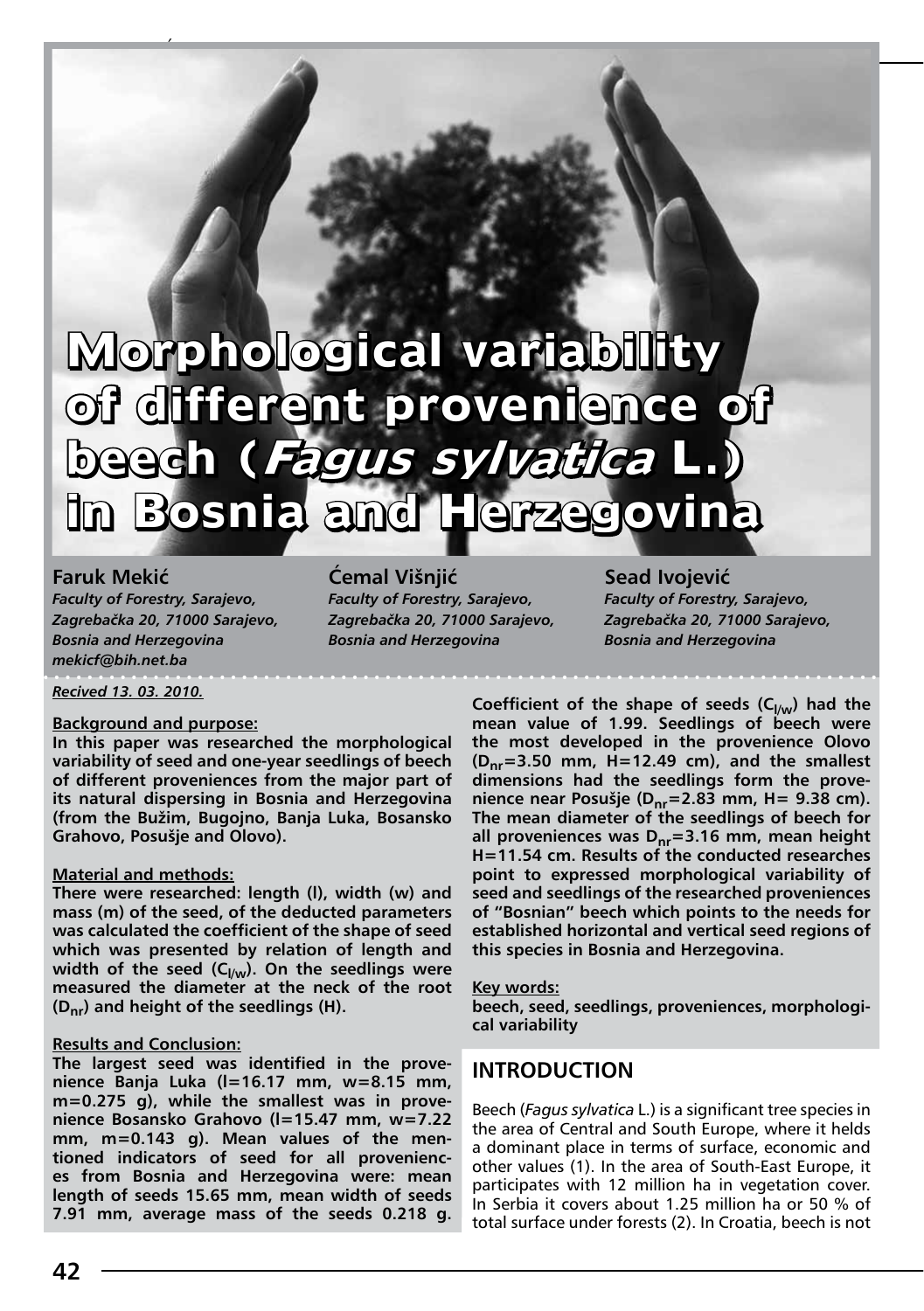only the most disperse species (744-796 ha), but it is also the first per its share in timber stock. In timber reserves of Republic Croatia, beech participates with about 36 % (3). The beech also has almost the same importance in Bosnia and Herzegovina where its share in timber stock is about 47 % of total timber mass, or 74 % mass of deciduous trees, with the total surface of high beech forests of 347-310 ha and with average reserve of 204.2  $m^3/ha$  (4). This illustrates the importance of beech as the species from both the economic and ecological aspect. Beech is almost exclusively renewed in natural way, which is the basic assumption of its biological diversity, production ability and stability (1). In Bosnia and Herzegovina, however, the largest complexes of high beech forests were turned into stamp forests and lower degraded phases: brush-woods and scrubs, by unorganized and uncontrolled cutting; Also natural regeneration was difficult (5, 6). To make afforestation successful, it is necessary to obtain good planting material, especially on surfaces whith advanced level of degradation, and where the status of stand is significantly changed. Until present, little has been done on production of planting material and growing of forest cultures of beech (7, 6). By the end of 1950s, research on variability of beech indicated that it belongs to the group of less-diverse tree species. It resulted in the initiative to intensify the research on genetic variability of beech conducted throughout Europe, encompassing over 800 populations of beech (1).

These researches have great significance regarding enriching the beech, especially in selection of adequate proveniences for planting in particular habitats. That significance is increased in regard of seedproduction and extraction of seed areas, with a goal to select more superior proveniences with favourable characteristics and to preserve genetic resources of the beech. In the sense of targeted selection seed material, Gradečki et al., (8) conducted the research of some morphological and physiological characteristics of seed of beech in Croatia, and they have identified significant differences in the size of morphological indicators of seed compared to the origin. For the production of quality planting material, apart from the favourable conditions provided in nurseries, it is necessary to have good quality of seed material. This paper describes the laboratory researches on morphological variability and quality indicators of seed of different proveniences of beech and field researches of the growth of saplings in the first year after the planting and the impact of morphological indicators of seed to the quality of saplings in the first year of growth.

# **Material and methods**

The seed of beech was collected in late September and early October 2007 at six localities in Bosnia and Herzegovina (1. Bužim, 2. Bugojno, 3. Banja Luka, 4. Bosansko Grahovo, 5. Posušje and 6. Olovo). Selection of localities was conducted in a way to encompass as many ecological-vegetation areas in Bosnia and Herzegovina as possible and from the stands of beech from different altitudes, but with as even as possible structural characteristics: the level of composition, development phases of the stands, and appearance. The basic indicators of the area and the localities for collection of seeds are given in Table 1 and presented in the Map 1 (according Fukarek 1970).





*Localities of researched proveniences of beech within its natural areal in Bosnia and Herzegovina (according Fukarek 1970)*

## *Table 1*

*Localities of particular proveniences with geographic coordinates*

| No. | <b>Proveniences</b> | Locality         | Altititude (m) | Geog. coord.                                   |
|-----|---------------------|------------------|----------------|------------------------------------------------|
|     | <b>Bužim</b>        | "Glinica"        | $300 - 350$    | $N = 45^{\circ} 05'$ , E = 16 $^{\circ} 05'$   |
| 2.  | <b>Bugojno</b>      | "Skrta-Nišan     | $600 - 700$    | $N = 43^{\circ} 50'$ , E = 17° 25 $'$          |
| 3.  | Banja Luka          | "Osmača-Tisovac" | $630 - 780$    | $N = 44^{\circ} 39'$ , E = 17° 10 <sup>'</sup> |
| 4.  | <b>Bos. Grahovo</b> | "Peulie"         | $830 - 850$    | $N = 42^{\circ} 40'$ , E = 18° 40 $'$          |
| 5.  | Posušje             | "Bosilina"       | $860 - 950$    | $N = 43^{\circ} 28'$ , E = 17° 20'             |
| 6.  | Olovo               | "Patkovac"       | $950 - 1050$   | $N = 44^{\circ} 10'$ , E = 18° 30 $'$          |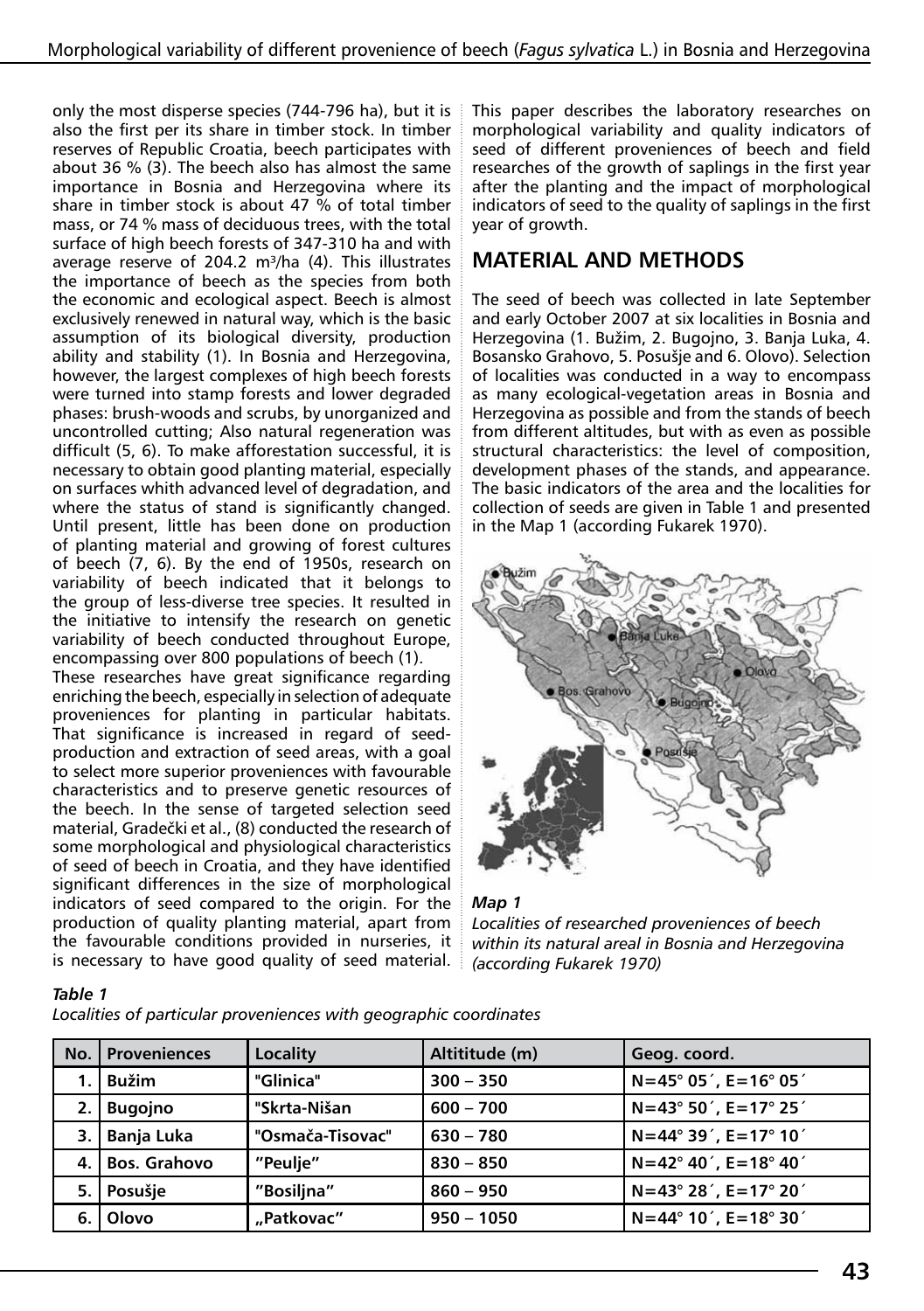Of the total quantity of collected seed, samples were taken from not les than 1,000 grains of each provenience. Measuring of length (l), width (w) and mass of seed (m) were conducted on these samples (Fig 1). The length and width of seeds were measured by digital calipers with a precision of 0.01 mm and the mass of seed was identified by digital scale with a precision of down to 0.01 gram.





The percentage of humidity was identified by method of drying chamber at 130 °C, the seed was dried for 1 hour and after that it was measured on scale. Absolute mass of seed was identified on four tests/ trials with 100 grains of seed each, taken from the component of pure seed. By calculation of mean value by the method of ISTA, the mass of 1,000 grains of seed was identified. Vitality of seed was identified by indigo-carmine method (seed was previously submerged into water for 24 h, and than embryos were explanted, which were treated in 0.05 % solution of indigo-carmine in the duration of 2h at 30 °C in thermostat, in dark).

The seed of beech was stratified by cold-wet procedure in silicate sand, where it stayed for five weeks. After that, in mid-April 2008, the planting in the nursery "Sedrenik" was conducted. The seed was planted in the quantity of 180 - 200 gr/m² seedbeds, or 800-1,000 seeds/m². Similar quantities in their experiments were used by some other authors (7, 9, 10). After the planting, the seed was covered by the layer of silicate sand of thickness of 2 – 2.5 cm.

At the end of vegetation period the measurement was conducting of morphological indicators of saplings, diameter at the neck or the root and the height of seedlings. Diameters at the neck of the root were measured by digital calipers with the precision of 0.01 mm and the height of seedlings by ruler at precision of 1 mm. Data obtained by measurement of individual morphological parameters of seed and saplings were entered into statistical software: "WINSTAT" and "STATISTICA" where the statistical processing of it was conducted. The analysis of variance and identified dependence of individual measured parameters were conducted by establishing correlation analysis as well as cluster analyses.

# **Results of research**

# **Morphological indicators of seed of beech**

## **Mean length of the seed**

The length of the seed as morphological indicator was measured, for each provenience, at the sample of at least 1,000 seeds. Figure 2 shows mean values and variation of the length of seeds within particular proveniences.

Regarding the mean length of seeds, the provenience Bužim had the highest, both mean and maximal values, while the provenience Posušje had the lowest values of this characteristic. Then, the analysis of variance was conducted, the results of which were presented in Table 2.



*Figure 2 Mean length of seeds (mm) per proveniences*

By the analysis of variance, statistically significant differences have been identified at the probability of 95 % with small coefficient of variability for the researched indicator within proveniences. Proveniences are distributed in 5 Duncan test groups. Provenience from Bužim has the largest average lengths of seeds (16.29 mm) and statistically it differs from all other proveniences, while provenience Posušje has the smallest average length of seeds of 14.93 mm and by that indicator it is significantly different from other proveniences. Proveniences Bosansko Grahovo and Bugojno belong to the same Duncan test group and per size of mean length of seed are in the middle. Although the difference between the largest and smallest average length of seed is small and it is 1.36 mm, the statistical differences between proveniences appeared due to small variation of the research characteristics within proveniences. Therefore the average coefficient of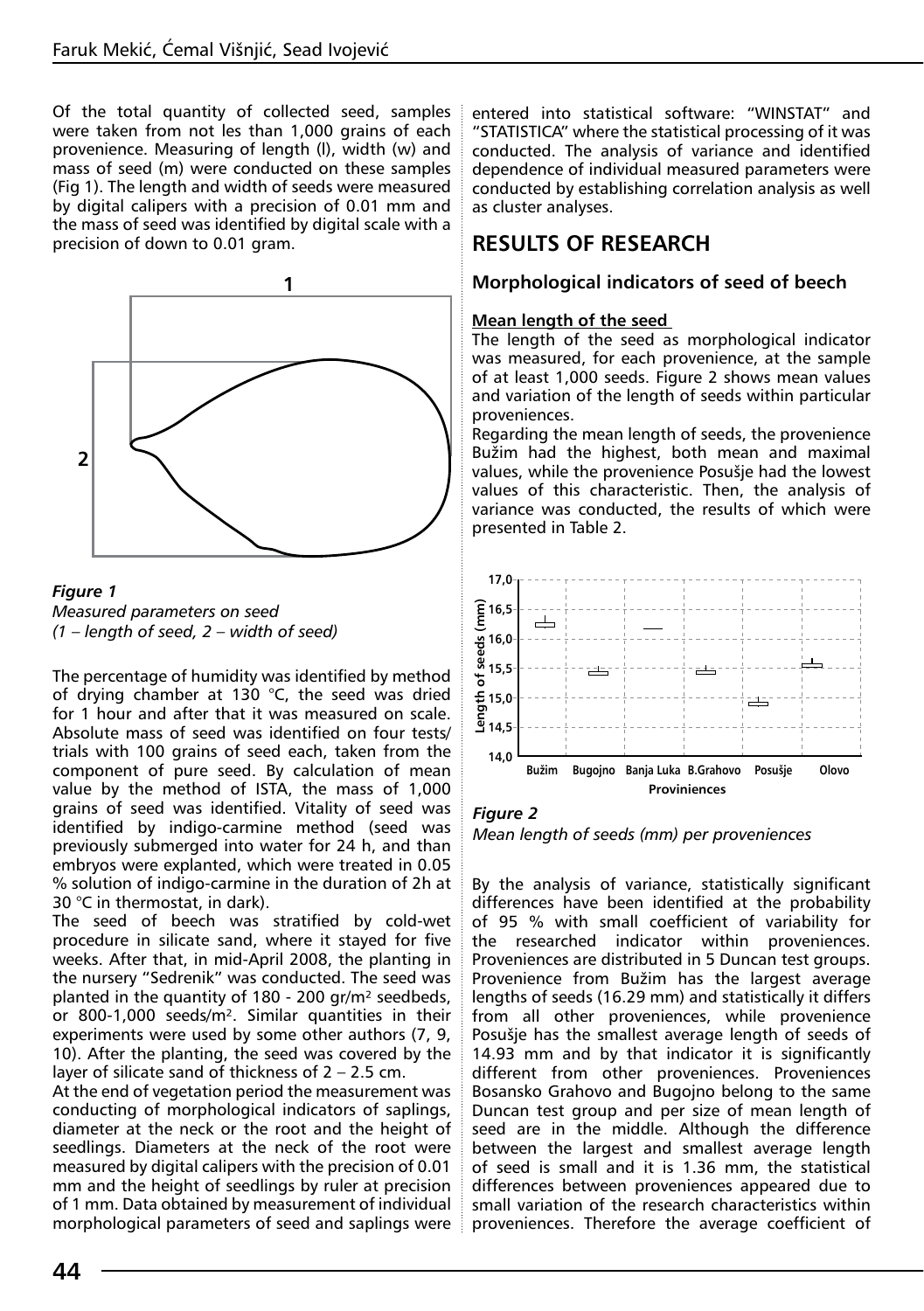| Rang     | <b>Proveniences</b> | N    | Mean (mm) | St. dev. | CV(% ) | Duncan test - grouping |
|----------|---------------------|------|-----------|----------|--------|------------------------|
| 1.       | <b>Bužim</b>        | 1005 | 16,29     | ±0,099   | 9,84   | a                      |
| 2.       | Banja Luka          | 1000 | 16,17     | ±0,004   | 7,40   | b                      |
| 3.       | Olovo               | 1005 | 15,57     | ±0,061   | 6,28   | C                      |
| 4.       | <b>Bos. Grahovo</b> | 1000 | 15,47     | ±0,066   | 6,93   | d                      |
| 5.       | <b>Bugojno</b>      | 1000 | 15,45     | ±0,063   | 6,58   | d                      |
| 6.       | Posušje             | 1000 | 14,93     | ±0,057   | 6,13   | e                      |
| Sum/mean |                     | 6010 | 15,65     | ±0,058   | 7,19   | ۰                      |

| IMMIL L                                                               |
|-----------------------------------------------------------------------|
| Analysis of variance of the length of seeds per proveniences          |
| $(St.$ dev. = standard deviation, $CV = coefficient of variability$ ) |

variability was 7.19. The average length of seed for all proveniences of Bosnian beech was 15.65 mm.

#### **Mean width of seeds**

*Table 2* 

The width of seeds is the characteristic which was measured in the same samples like for length, and the results are shown in the Figure 3.

Maximal mean value of the width of seeds was identified at the provenience Bugojno, which is followed by the provenience near Olovo, while the lowest mean value was recorded at provenience from the area of Bosansko Grahovo.

Also, deviations from the mean value are very small, and it is the same like in the case of length of seeds, which points to the small within-the-proveniences variability considering this characteristic. Results of the analysis of variance of the width of seed characteristics are presented in Table 3.

By the analysis of variance, at the probability of 95 %, statistically significant differences in the width of seed of beech were identified between each of the

observed proveniences. Proveniences were designated to 6 Duncan test groups. Mean values vary in the interval from 7.22 mm to 8.36 mm, with rather small variation coefficients.



*Figure 3 Width of seed (mm) per proveniences*

The larges mean value of the width of seed was shown in the provenience of Bugojno which is statistically and significantly different from other proveniences, while the smallest width of seed was at the provenience of Bosansko Grahovo which belongs to the last Duncan group. The average value of the width of seed for all proveniences is 7.91 mm.

#### *Table 3*

*Analysis of variance of width of seed per proveniences (St. dev. = standard deviation, CV= coefficient of variability)*

| Rang     | <b>Proveniences</b> | N    | Mean (mm) | St. dev. | CV(% ) | Duncan test - grouping |
|----------|---------------------|------|-----------|----------|--------|------------------------|
| 1.       | <b>Bugojno</b>      | 1000 | 8,36      | ±0,04    | 7,71   | a                      |
| 2.       | Olovo               | 1005 | 8,27      | ±0,04    | 8,49   | b                      |
| 3.       | Banja Luka          | 1000 | 8,15      | ±0,05    | 9,31   | C                      |
| 4.       | <b>Bužim</b>        | 1005 | 7,95      | ±0,06    | 11.54  | d                      |
| 5.       | Posušje             | 1000 | 7,52      | ±0,04    | 7,79   | e                      |
| 6.       | <b>Bos. Grahovo</b> | 1000 | 7,22      | ±0,04    | 7.99   |                        |
| Sum/mean |                     | 6010 | 7,91      | ±0,04    | 8,81   | ٠                      |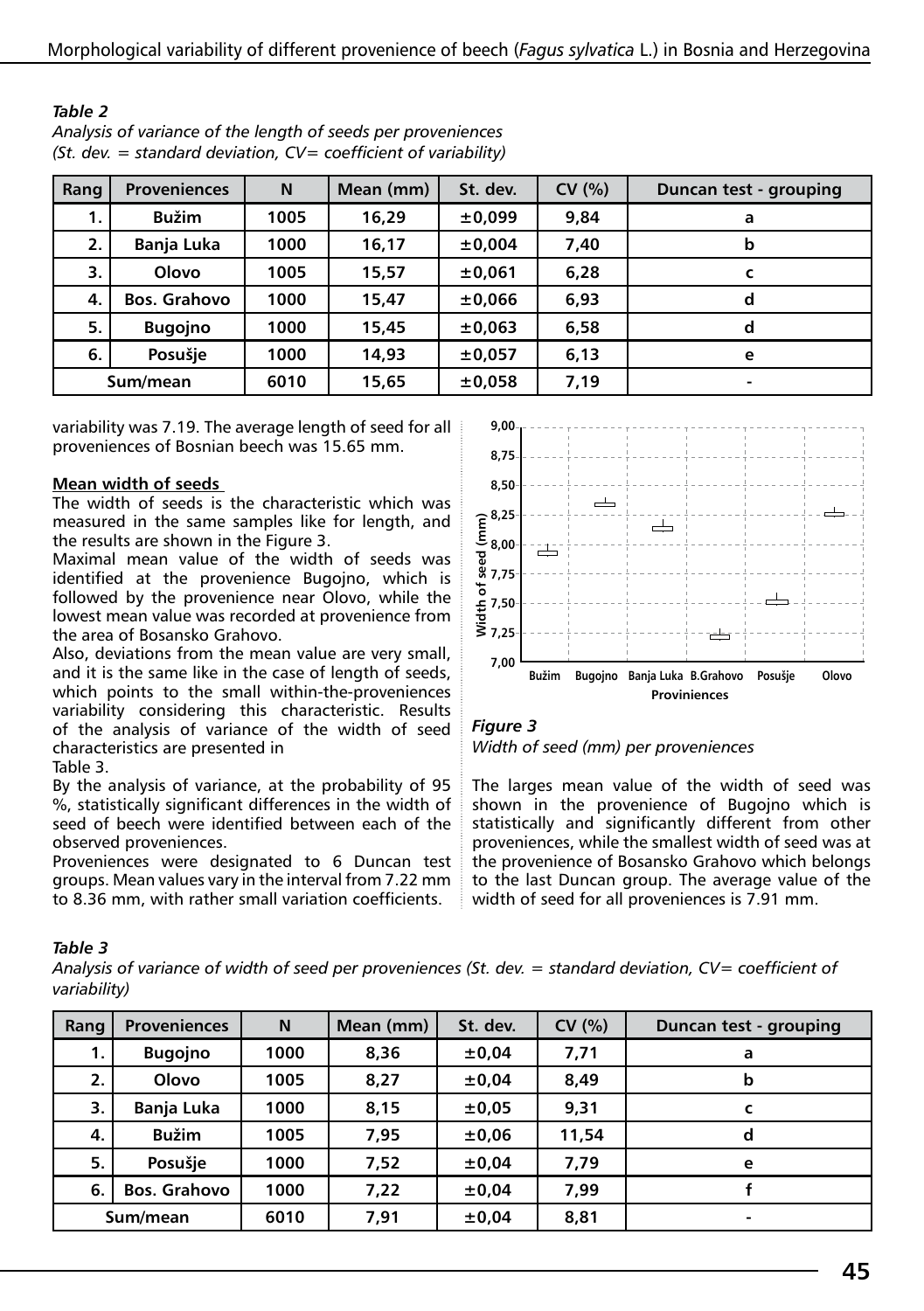## **Coefficient of the shape of seeds (C***l/w***)**

As the indicators of the shape of seed, the relation between length (l) and width (w) of the seed is very interesting. For every seed per proveniences, this relation was calculated in the form of coefficient  $C_{l/w}$ , the results of which were presented in Figure 4 and Table 4.

It is apparent from the table that there are statistically significant differences in the coefficient of the shape of seed between researched proveniences. Based

Coefficient of the shape of seeds **3,00 Coefficient of the shape of seeds 2,50 2,00 1,50 1,00 0,50 0,00 Bužim Bugojno Banja Luka B.Grahovo Posušje Olovo Proviniences**

#### *Figure 4 Coefficient of the shape of seeds (Cl/w) per proveniences*

on the results of the analysis of variance, 5 Duncan groups were designated.

# **Morphological indicators of saplings**

#### **Diameter at the root neck**

Researches on morphological indicators of beech saplings were conducted at five proveniences of beech. Provenience Bosansko Grahovo in these researches was not represented due to the lack of saplings. Seed of this provenience was not sufficiently germinated and there was no sufficient number of saplings to conduct measurements on it.The identified mean values of the diameter of root neck of saplings of different proveniences of beech are presented in Figure 5.



*Diameter at the root neck (mm) per proveniences*

#### *Table 4*

*Mean values of the coefficient of seeds Cl/w, per proveniences (St. dev. = standard deviation, CV= coefficient of variability)*

| Rang     | <b>Provenijences</b> | N   | <b>Mean</b><br>(mm) | St.dev. | CV(% ) | Duncan test - grouping |
|----------|----------------------|-----|---------------------|---------|--------|------------------------|
| 1.       | Olovo                | 93  | 3,50                | ±0,235  | 32,53  | a                      |
| 2.       | <b>Bužim</b>         | 93  | 3,33                | ±0,146  | 21,32  | a                      |
| 3.       | <b>Bugojno</b>       | 92  | 3,08                | ±0,167  | 26,24  | b                      |
| 4.       | <b>Banja Luka</b>    | 91  | 3,04                | ±0,184  | 29,16  | b                      |
| 5.       | Posušje              | 83  | 2,83                | ±0,126  | 20,46  | b                      |
| Sum/mean |                      | 452 | 3,16                | ±0,172  | 25,94  | ۰                      |





The highest mean values of diameter at the root neck were recorded at saplings from the provenience Olovo. The lowest mean diameter at the root neck was shown in the provenience Posušje.

In order to identify statistically important differences in the size of diameter at the root neck the analysis of variance was conducted with Duncan test. Results of testing are shown in the Table 5.

By the analysis of variance of the tested characteristics, with the probability of 95 %, two Duncan test groups were separated, which are significantly different. In the first group, with higher mean diameter at the root neck, the proveniences are: Olovo and Bužim and in second: Bugojno, Banja Luka, and Posušje.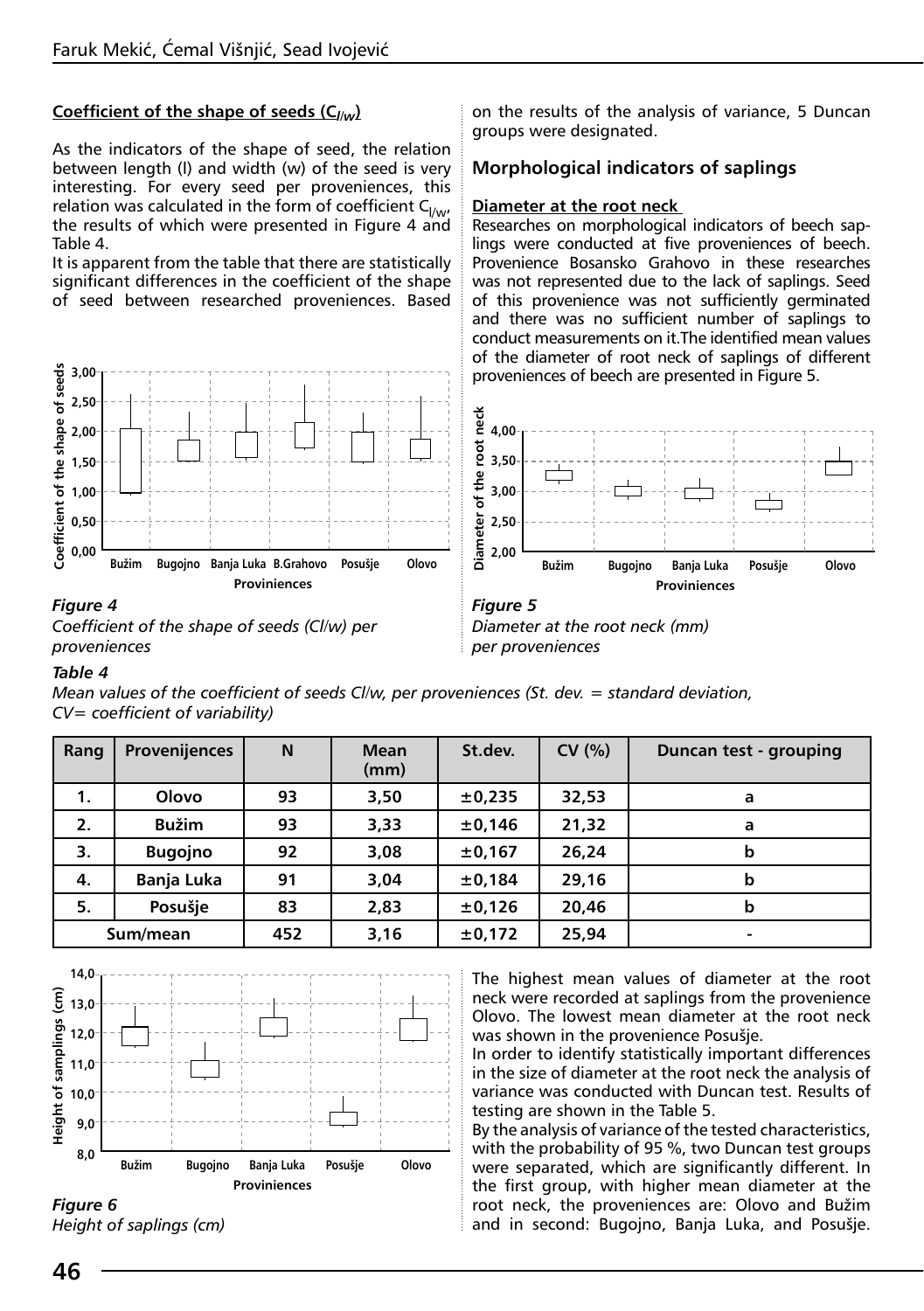| Rang     | Provenijences  | N   | <b>Mean</b><br>(mm) | St.dev. | CV(% ) | Duncan test - grouping |
|----------|----------------|-----|---------------------|---------|--------|------------------------|
| 1.       | Olovo          | 93  | 3,50                | ±0,235  | 32,53  | a                      |
| 2.       | <b>Bužim</b>   | 93  | 3,33                | ±0,146  | 21,32  | a                      |
| 3.       | <b>Bugojno</b> | 92  | 3,08                | ±0,167  | 26,24  | b                      |
| 4.       | Banja Luka     | 91  | 3,04                | ±0,184  | 29,16  | b                      |
| 5.       | Posušje        | 83  | 2,83                | ±0,126  | 20,46  | b                      |
| Sum/mean |                | 452 | 3,16                | ±0,172  | 25,94  | ۰                      |

*Table 5 Analysis of the value of diameter at the root neck of saplings per proveniences (St. dev. = standard deviation, CV= coefficient of variability)*

The highest variation coefficient of the measured characteristic was shown in the provenience Olovo.

## **Height of saplings**

Mean height of saplings of different proveniences of beech was shown in the Figure 6. The highest mean height of saplings was identified at the provenience Banja Luka (12.51 cm) and the lowest at the provenience Posušje (9.38 cm).

Results of the analysis of variance are shown in the Table 6. By testing the significant differences between proveniences in reference to the mean height of saplings, it was possible to separate three Duncan groups. In first, with highest values of mean height, the following proveniences were separated: Banja Luka, Olovo and Bužim, in second Bugojno and in third with the lowest mean height, the provenience Posušje.

The same situatin is with the diameter at the root neck, where the highest variations of height of saplings was recorded at the provenience of Olovo  $(CV = 29.65)$ .

# **Discussion and conclusions**

Results of the researches conducted on seed and saplings of beech in its natural habitat in Bosnia and Herzegovina confirm wide morphological variability

of this species. If we consider the length of seed as morphological indicator of its variability, we can conclude that the within-the-provenience variability is very small, while the analysis of variance identified that the majority of proveniences are mutually statistically different.

Therefore, we have identified very narrow amplitude (1.36 mm) of this indicator where the lowest value is on the beech from Posušje (14.93), and the highest is in the provenience Bužim (16.29 mm). These values do not deviate in any provenience significantly from the average in the Balkans region (11).

The researches on the morphology of seeds were also conducted by other researchers in neighboring countries. The obtained values in such researches were expected and they range within similar relations as our results. Absolute value of mean values for all proveniences is 15.65 mm, while (8) for proveniences of the Republic of Croatia give the mean length of seed of 14.89 mm.

This data surely confirms the morphological diversity of beech in rather small area.

In his book, Stilinović (11) says that the average length of beech acorn of Mezian beech in literature sources was designated in the amount of average of 16 mm (it ranges from 14-19 mm).

On the other hand, the group of researchers (12) have shown significant variability of this indicator depending on the provenience of seed, where the

## *Table 6*

*Analysis of the variance of height of saplings per proveniences (St. dev. = standard deviation, CV= coefficient of variability)*

| Rang     | <b>Provenijences</b> | N   | Mean (cm) | St. dev. | CV(% ) | Duncan test - grouping |
|----------|----------------------|-----|-----------|----------|--------|------------------------|
| 1.       | Banja Luka           | 91  | 12,51     | ±0,675   | 25.91  | a                      |
| 2.       | Olovo                | 93  | 12.49     | ±0,763   | 29.65  | a                      |
| 3.       | <b>Bužim</b>         | 93  | 12,24     | ±0,686   | 27,20  | a                      |
| 4.       | <b>Bugojno</b>       | 92  | 11,09     | ±0,603   | 26,23  | b                      |
| 5.       | Posušje              | 83  | 9.38      | ±0,501   | 24,48  |                        |
| Sum/mean |                      | 452 | 11,54     | ±0,646   | 26,69  | $\blacksquare$         |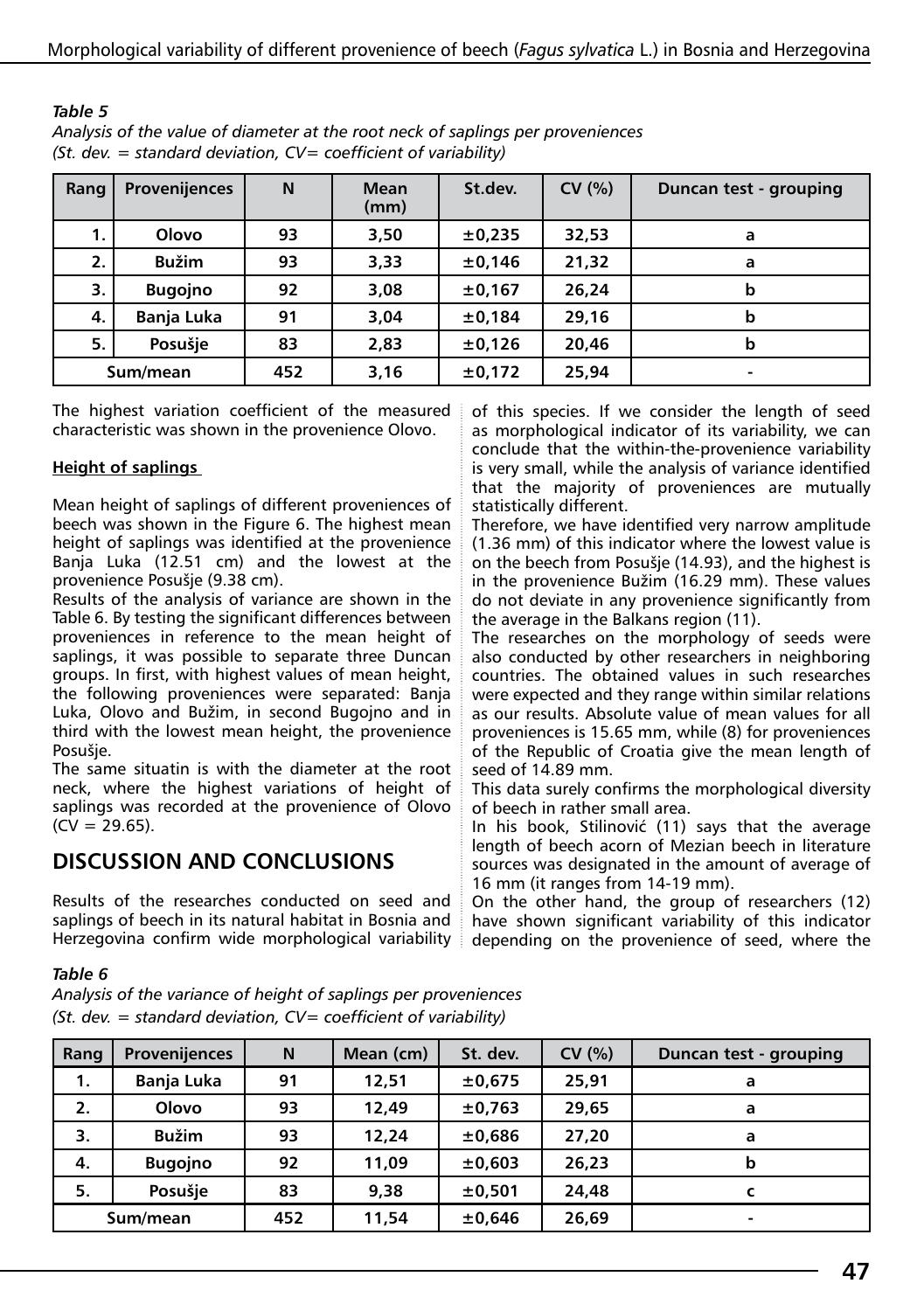

measured length of beech acorn was 15.38-17.05 mm. The last mentioned researchers have clearly defined that there exists the directly proportional correlative connection between altitude and the length of beech acorn.

Similar tendencies were also recorded in less expressed form in our researches.

Looking at the obtained results for the width of seed, we can conclude that the variability within proveniences is even lower than in the characteristics for the length of seed, and the within-the-provenience variability is higher.

According to the analysis of variance, every provenience belongs to separate group which is statistically significantly different from the other. Mean value of the width of seed for the observed proveniences which was obtained by research is 7.91 mm and it ranges in the amplitude from 1.14 mm (Bosansko Grahovo 7.22 mm, Bugojno 8.36 mm). Researches of this indicators conducted by Gradečki, et al., (8) show slightly higher values (9.53 mm) for the area of Croatia.

Seeds of beech from the area of Bosanko Grahovo are two times longer than wider; while the seeds from area of Bugojno have a bigger "belly". Variation coefficient in this indicator was the lowest, while the highest variability was recorded at the mass of seed. Reasons for that have to be found in the fact that the deducted coefficients are under higher genetic control than the measured indicators.

According to Reyment (13) it is considered that these characteristics, which describe the shape, show much, better the filogenetic and genetic relations between organisms (14).

According to the correlation analysis, dependences of length and width of seed were identified, where the correlation coefficient is 0.545 while between the length and mass is 0.456 and between width and mass is 0.608.

The obtained results can be explained by fact that every tree species has particular form of seed which is genetically conditioned and for sure some deviations may occur, but in the majority of cases it is approximately permanent relation of the length and width of the seed.

Mass of the seed, above the dimensions in great extent depends on the percentage of humidity in the seed, so than the impact of the dimensions is rather small.

Absolute mass (weight of 1,000 seeds) ranges in the interval from 143.2 g (Bosansko Grahovo) to 274.8 g (Banja Luka). Almost by 100 % is higher the number of seeds in one kilogram if compared between the largest and the smallest seed (number of seeds from 3,700-7,000). Researches conducted in Serbia show smaller differences (12) and they range from 241.14 up to 336.54 g.

Similar results were also given in the literature (15) where the average values recorded 250 g. According to the last mentioned sources, the number of seeds is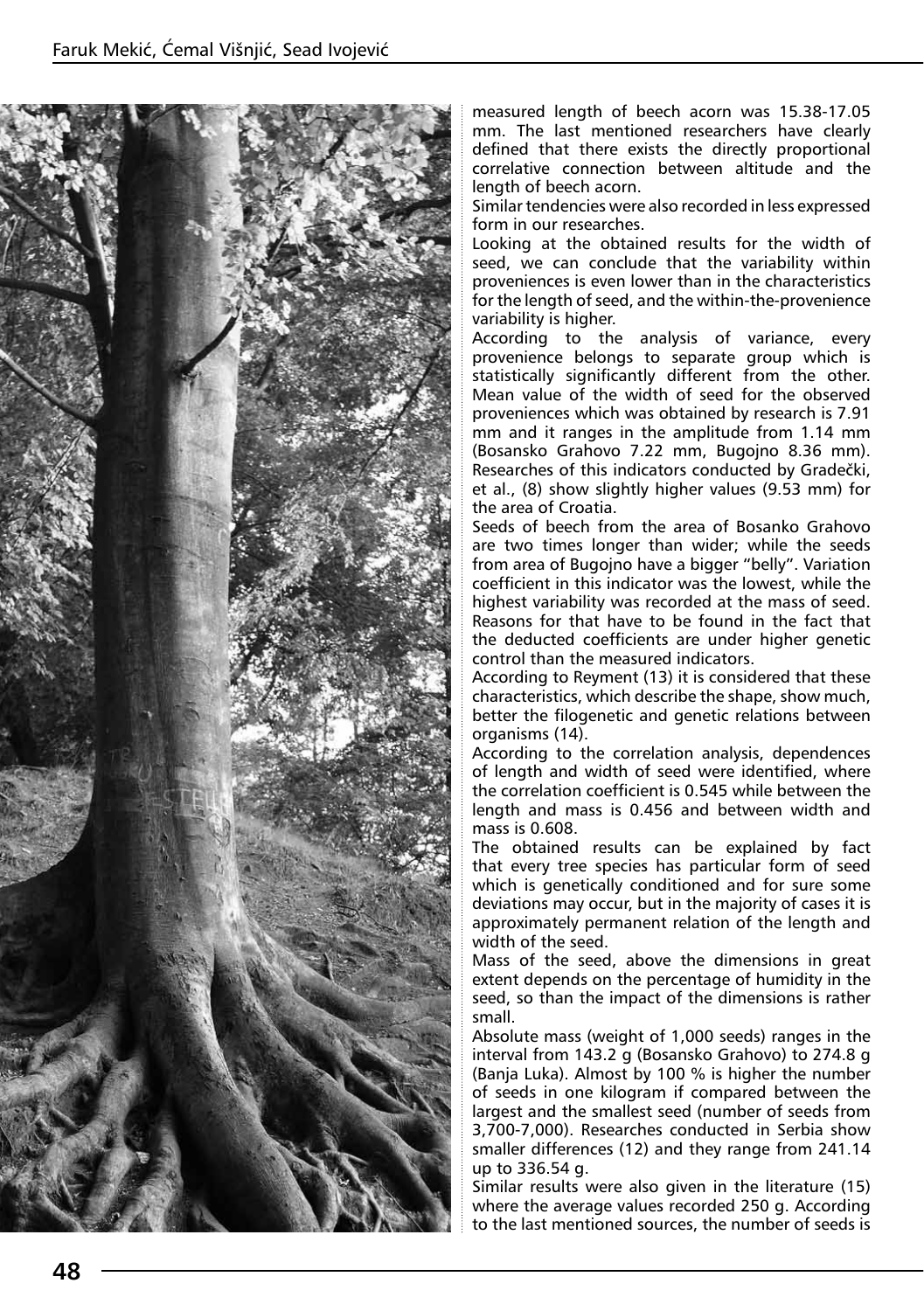4,000 pcs/1 kg, while in Serbia for mezian beech the number of seeds in one kg ranges from 3,000-4,150 grains.

In order to have a complete picture of the usable value of the seed, it would also be necessary to identify some of the internal indicators.

In the first place it is related to germination capacity of seed. Since this is the tree species which is passing trough harder and longer process of germination, we have chosen to identify the vitality by one of the most common methods (Indigo-carmine) and we have identified that it has a very wide range (from 49- 91 %), which points to expressed inter-provenience variability.

Except for the above given indicators within these researches we have measured the height of the seedling and the diameter at the neck of the root of the saplings of beech.

Speaking about the diameter at the neck of the root, it is visible that this indicator does not have the strength for identification of inter-provenience variability, since its measuring was conducted on plants which were planted or were not cleared from substrate.

This value shows that after the measurement of the diameter, it is necessary in average about 90 plants per provenience to obtain the value of amplitude of 0.67 mm between the "thickest" (2.83 mm-Posušje) and the "thinnest" (3.50 mm-Olovo).

At the end, based on the presented, we could

state that there is hardly any difference between mean diameters of the proveniences. One more reliable parameter that gives better guidelines for identification of significant differences between proveniences is the indicator of height of saplings (one-year plants). After measurements of 90 plants per provenience, we have identified that the average value for "Bosnian" beech is 11.54 cm, and the amplitude between the highest (12.51 cm-Banja Luka) and the shortest provenience (9.38 cm-Posušje) is 3.14 cm.

The highest mean values of the slimness level (relation H/D) were identified in saplings from the area of Banja Luka, and the lowest values at saplings of the provenience from the area of Posušje. These values are really good indicators for correct selection of proper provenience for particular habitat.

The correlation analysis was conducted on the data obtained by measurements of the researched parameters, however, there was no significant dependence between observed parameters of seed and growth of saplings, e.g. largeness of the seed does not correlate with altitude and diameter of saplings.

In order to assess the genetic distance between analyzed proveniences based on very modest indicators, yet a large number of measurements (over 15.000), the cluster analysis was conducted. Dendrogram of cluster-analyses is showing that proveniences from Posušje and Bosansko Grahovo